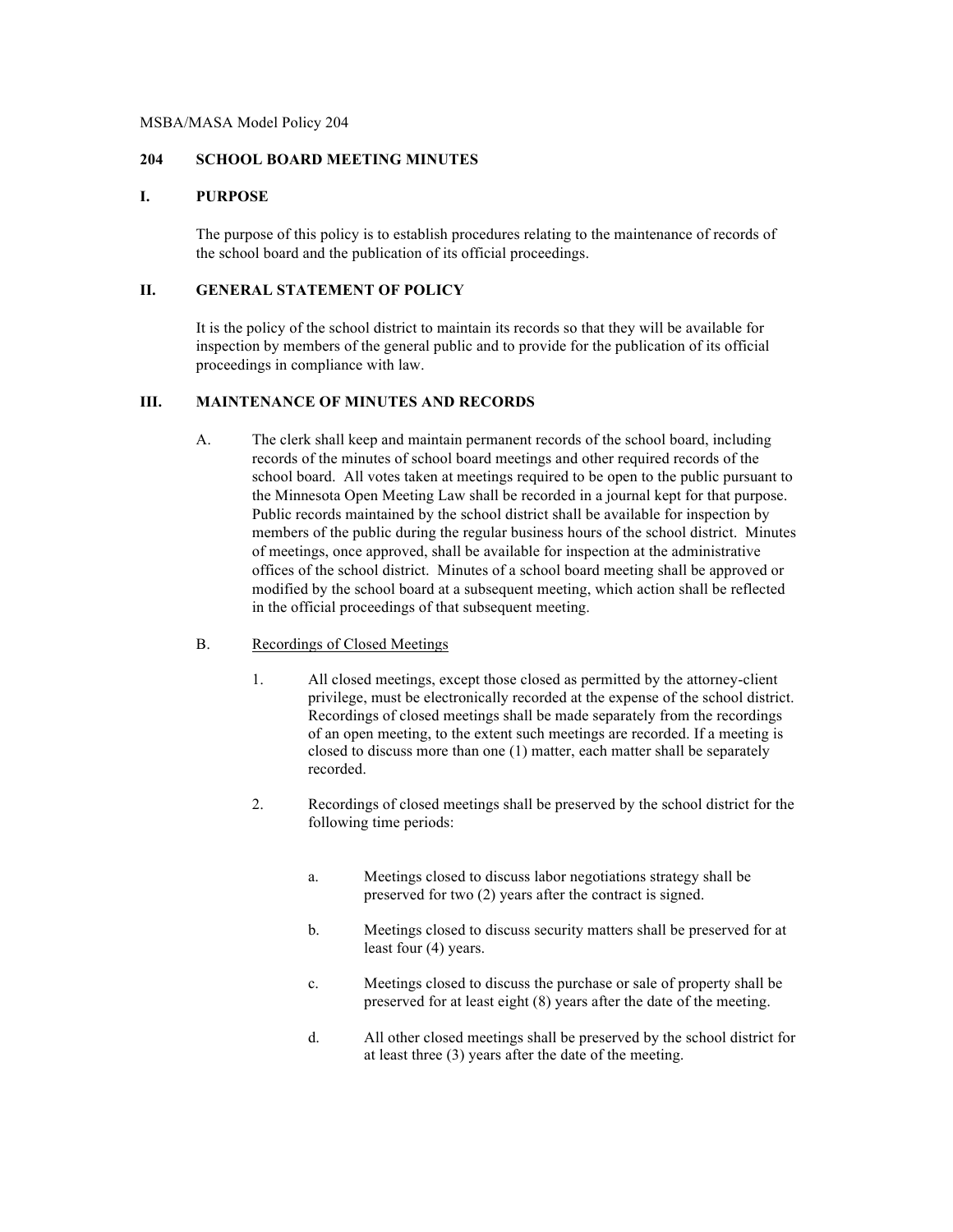- e. Following the expiration of the above time periods, recordings of closed meetings shall be maintained as set forth in the school district's Records Retention Schedule.
- 3. Recordings of closed meetings shall be classified by the school district as protected non-public data that is not accessible by the public or any subject of the data, with the following exceptions:
	- a. Recordings of labor negotiations strategy meetings shall be classified as public data and made available to the public after all labor contracts are signed by the school district for the current budget period.
	- b. Recordings of meetings related to the purchase or sale of property shall be classified as public data and made available to the public after all real or personal property discussed at the meeting has been purchased or sold or the school district has abandoned the purchase or sale.
	- c. Recordings of any other closed meetings shall be classified and/or released as required by court order.
- 4. Recordings of closed meetings shall be maintained separately from recordings of open meetings, to the extent recordings of open meetings are maintained by the school district, with the exception of recordings that have been classified as public data as set forth in Section III.B.3. above. Recordings of closed meetings classified as non-public data also shall be maintained in a secure location, separate from recordings classified as public data.
- 5. Recordings of closed meetings shall be maintained in a manner to easily identify the data classification of the recording. The recordings shall be identified with at least the following information:
	- a. The date of the closed meeting;
	- b. The basis upon which the meeting was closed (i.e.: labor negotiations strategy, purchase or sale of real property, educational data, etc.); and
	- c. The classification of the data.
- 6. Recordings of closed meetings related to labor negotiations strategy and the purchase or sale of property shall be maintained and monitored in a manner that reclassifies the recording as public upon the occurrence of an event reclassifying that data as set forth in Section III.B.3. above.

## **IV. PUBLICATION OF OFFICIAL PROCEEDINGS**

- A. The school board shall cause its official proceedings to be published once in the official newspaper of the school district within thirty (30) days of the meeting at which the proceedings occurred and/or are approved.
- B. The proceedings to be published shall be sufficiently full to fairly set forth the proceedings. They must include the substance of all official actions taken by the school board at any regular or special meeting, and at minimum must include the subject matter of a motion, the persons making and seconding the motion, a listing of